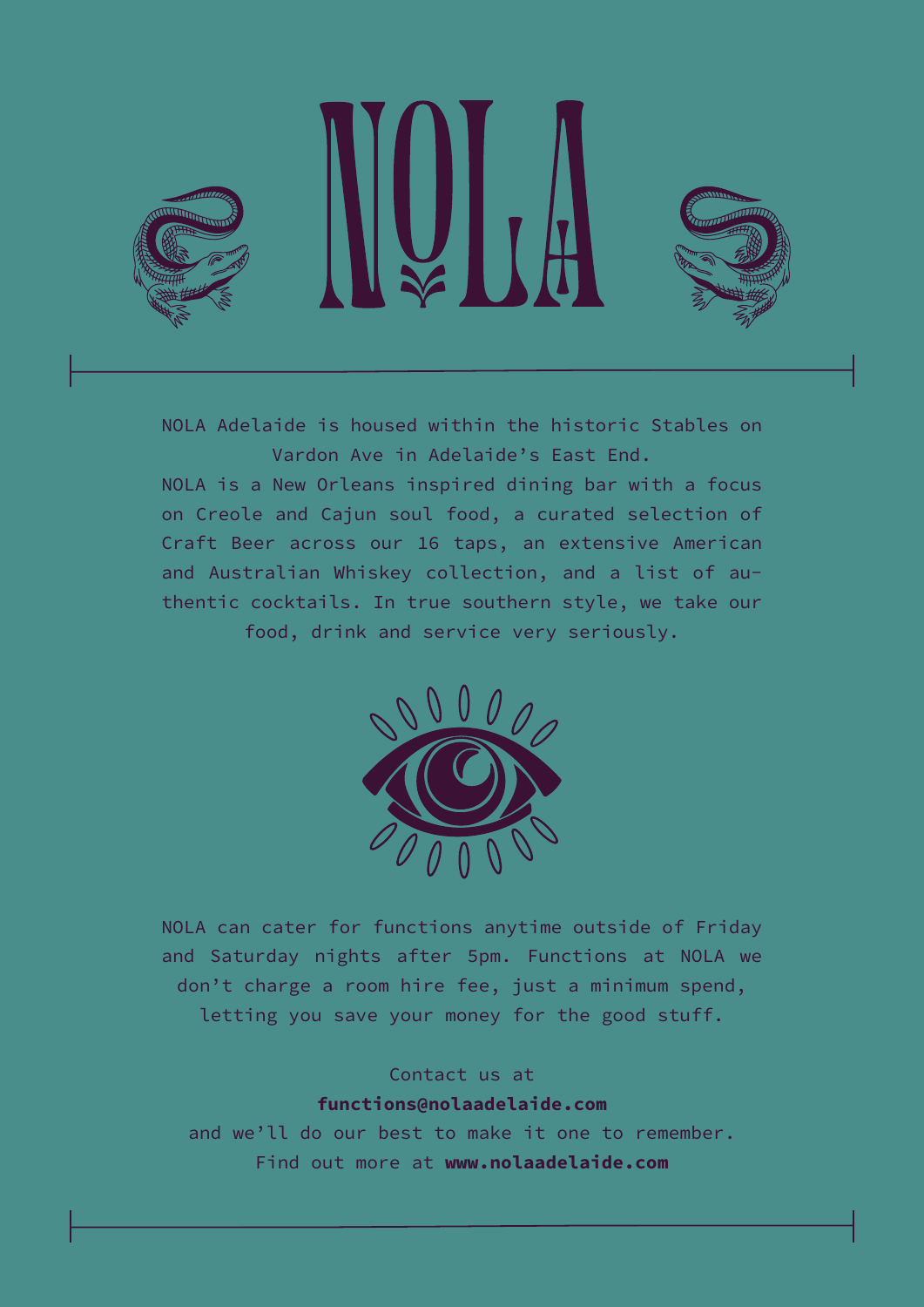

Located upstairs from the main bar at NOLA The Mezzanine is the perfect space for Birthdays, Weddings and Corporate Lunches. The Mezzanine comprises of an open plan space featuring a private bar with plenty of seating and leaning options. This is a unique multifunctional space allowing you to have your own private piece of NOLA.



COVID CAPACITY | 50 PAX CONTACT OUR FUNCTIONS MANAGER FOR MINIMUM SPENDS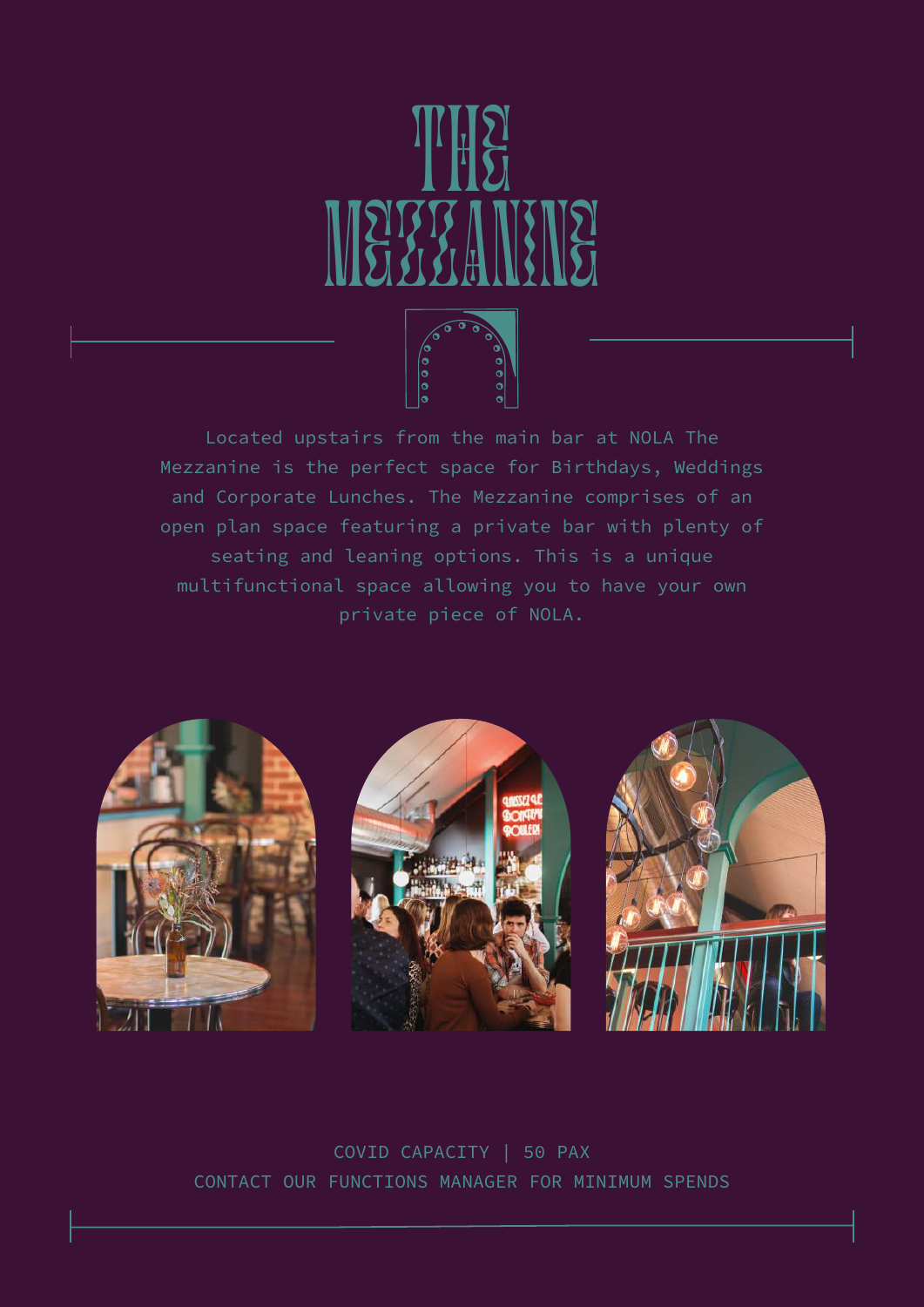

We believe in supporting the little guy and seek to tell their story and promote their products. We have a love for the high-quality products we sell and want to share that love with others.

Our rotating menu features a wide range of New Orleans' classics and modern interpretations. We endeavour to use only the freshest seasonal local ingredients.

We will always attempt to cater for a wide range of dietary requirements and needs – please inform your function manager when planning your event.

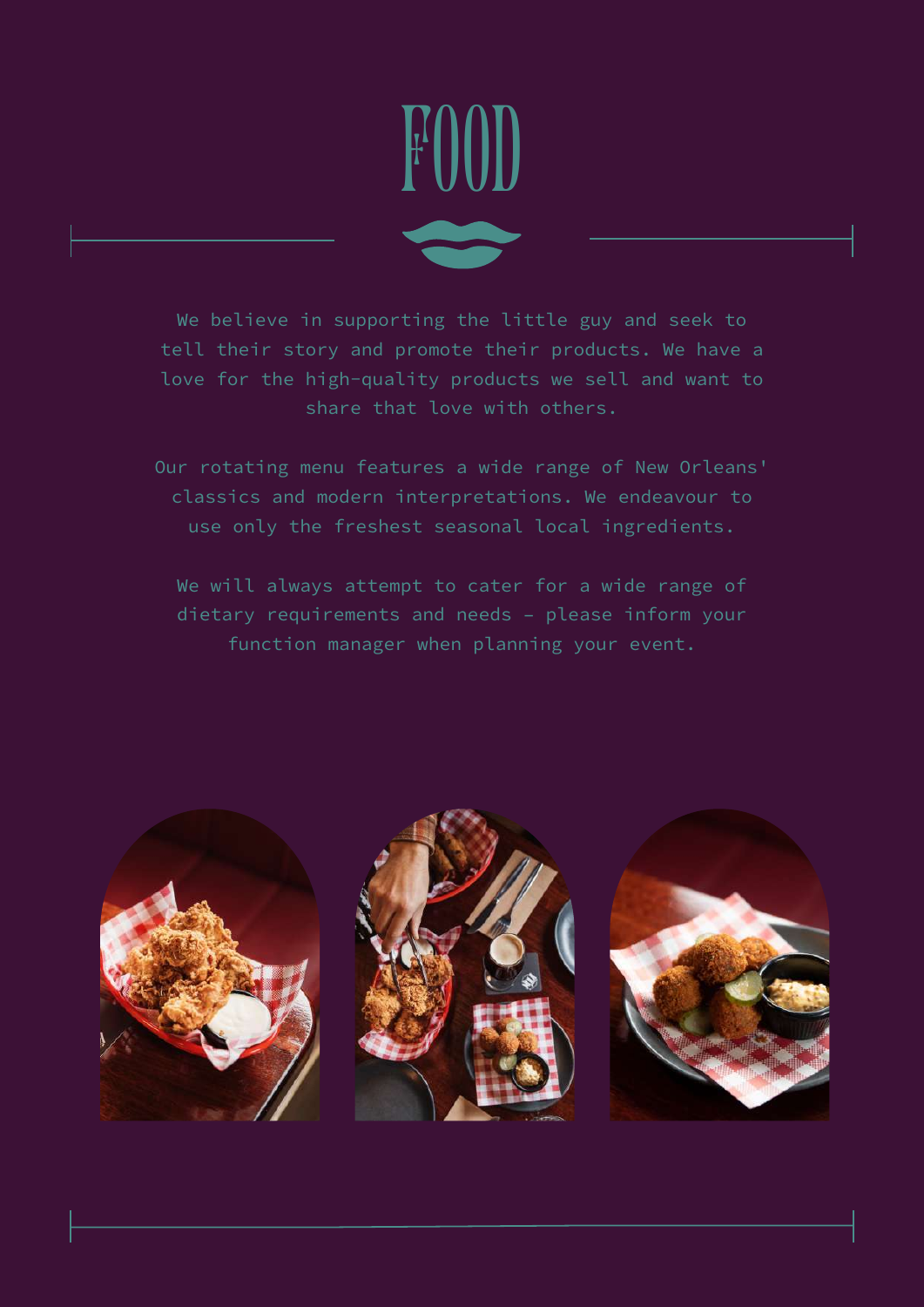



CANAPÉS - SAVOURY -

SMOKED BRISKET SLIDERS

## SMOKED EGGPLANT SLIDERS

# PULLED PORK SLIDERS

10 hour smoked shoulder w tangy BBQ, lettuce, green apple, fermented jalapeno & aioli (GFO. DFO)

# CAULIFLOWER POPPERS

w almonds, blue cheese & sweet sherry vinaigrette (V, GF, VGO)

# BOUDIN BALLS

Slow cooked cajun pork shoulder w NOLA's secret spices.

# SPICY CORN RIBS

Fried corn rolled in spicy garlic

LOUISIANA SHRIMP DIP VOL AU VENTS

TATER TOTS Southern sauce (V, GFO, VGN)

OUR FAMOUS FRIED CHICKEN NOLA's Famous Fried Chicken (Spicy or Classic)

MAC & CHEESE CROQUETTES NOLA's creamy three cheese & smoked bacon mac crumbed & fried

CANAPÉS  $-$  SWEET  $-$ 

MINI BEIGNETS Covered in powdered sugar w bourbon

ALL MENU ITEMS SUBJECT TO SEASONAL CHANGES



MINIMUM OF 4 OPTIONS FOR \$25PP - ADDITIONAL ITEMS \$6PP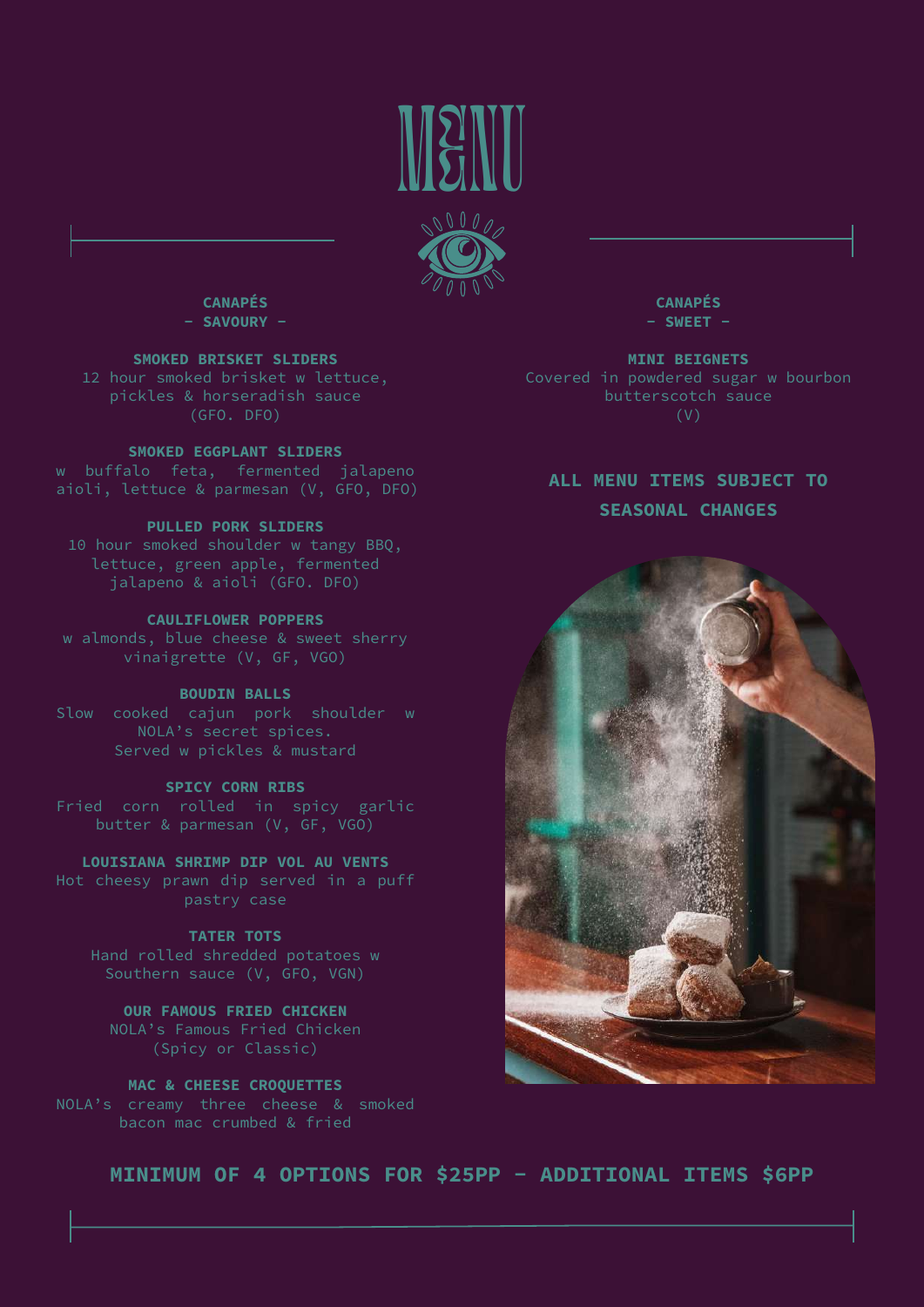# DRINKS



At NOLA we take our whisk(e)y pretty seriously. With a list of well over 300, there is something for all whisky, rye, and bourbon enthusiasts.

We are also privileged to feature a rotating list of 16 tap beers. All of our taps pour independent and craft-brewed products from SA, interstate, and overseas, in a rotating list that will always host something new & different.

Our cocktail list boasts a number of New Orleanian classics as well as a constantly changing house signature selection. We offer curated drinks packages, custom bar tabs and subsidized menus, just ask your functions manager.

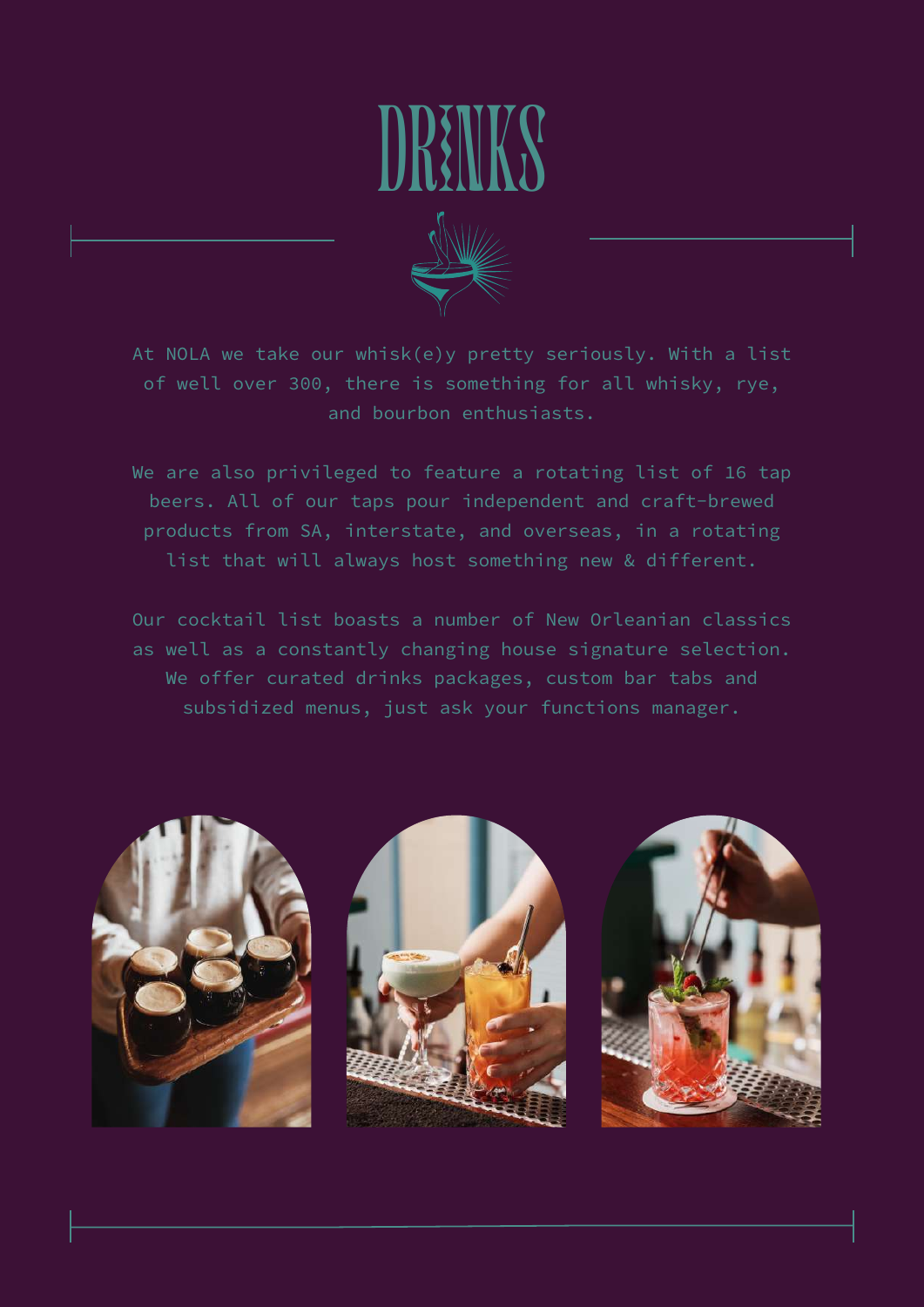# DRINKS PACKAGES AQ



- All Local Beers + Ciders - - All Current Menu Wines - 2 HRS - \$35PP | 3 HRS - \$44PP 4 HRS - \$52PP | 5 HRS - \$62PP







# PREMIUM PACKAGE

- All Local Beers + Ciders - - All Current Menu Wines - - First Pour Spirits + Mixers - 2 HRS - \$55PP | 3 HRS - \$65PP 4 HRS - \$75PP | 5 HRS - \$85PP